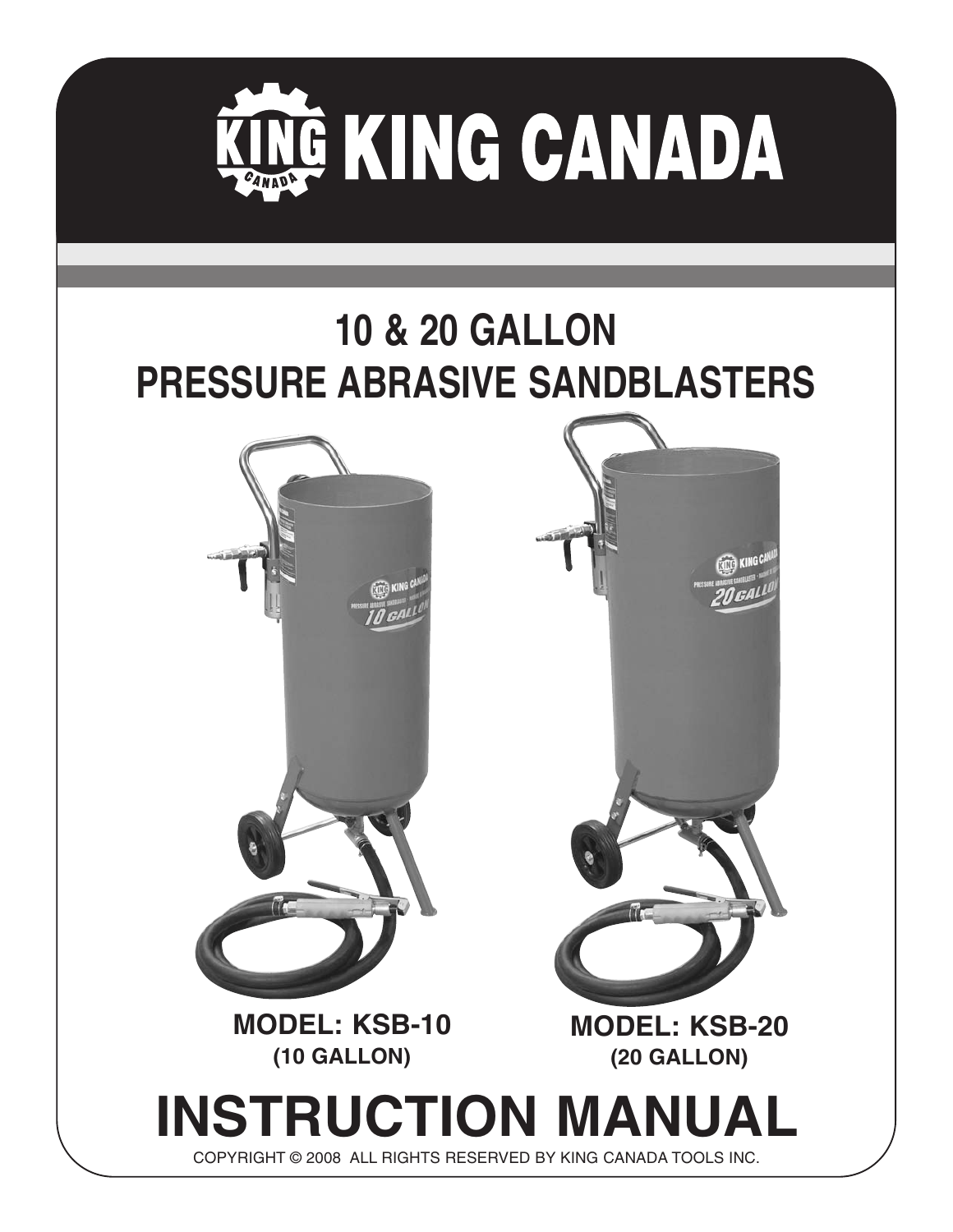

## **WARRANTY INFORMATION**

**2-YEAR LIMITED WARRANTY PRESSURE ABRASIVE SANDBLASTER**

#### **KING CANADA TOOLS OFFERS A 2-YEAR LIMITED WARRANTY FOR NON-COMMERCIAL USE.**

#### **PROOF OF PURCHASE**

Please keep your dated proof of purchase for warranty and servicing purposes.

#### **REPLACEMENT PARTS**

Replacement parts for this product are available at our authorized King Canada service centers across Canada.

#### **LIMITED TOOL WARRANTY**

King Canada makes every effort to ensure that this product meets high quality and durability standards. King Canada warrants to the original retail consumer a 2-year limited warranty as of the date the product was purchased at retail and that each product is free from defects in materials. Warranty does not apply to defects due directly or indirectly to misuse, abuse, normal wear and tear, negligence or accidents, repairs done by an unauthorized service center, alterations and lack of maintenance. King Canada shall in no event be liable for death, injuries to persons or property or for incidental, special or consequential damages arising from the use of our products.

To take advantage of this limited warranty, return the product at your expense together with your dated proof of purshase to an authorized King Canada service center. Contact your retailer or visit our web site at www.kingcanada.com for an updated listing of our authorized service centers. In cooperation with our authorized serviced center, King Canada will either repair or replace the product if any part or parts covered under this warranty which examination proves to be defective in workmanship or material during the warranty period.

#### **PARTS DIAGRAM & PARTS LISTS**

Refer to the Parts section of the King Canada web site for the most updated parts diagram and parts list.

**KING CANADA INC. DORVAL, QUÉBEC, CANADA H9P 2Y4**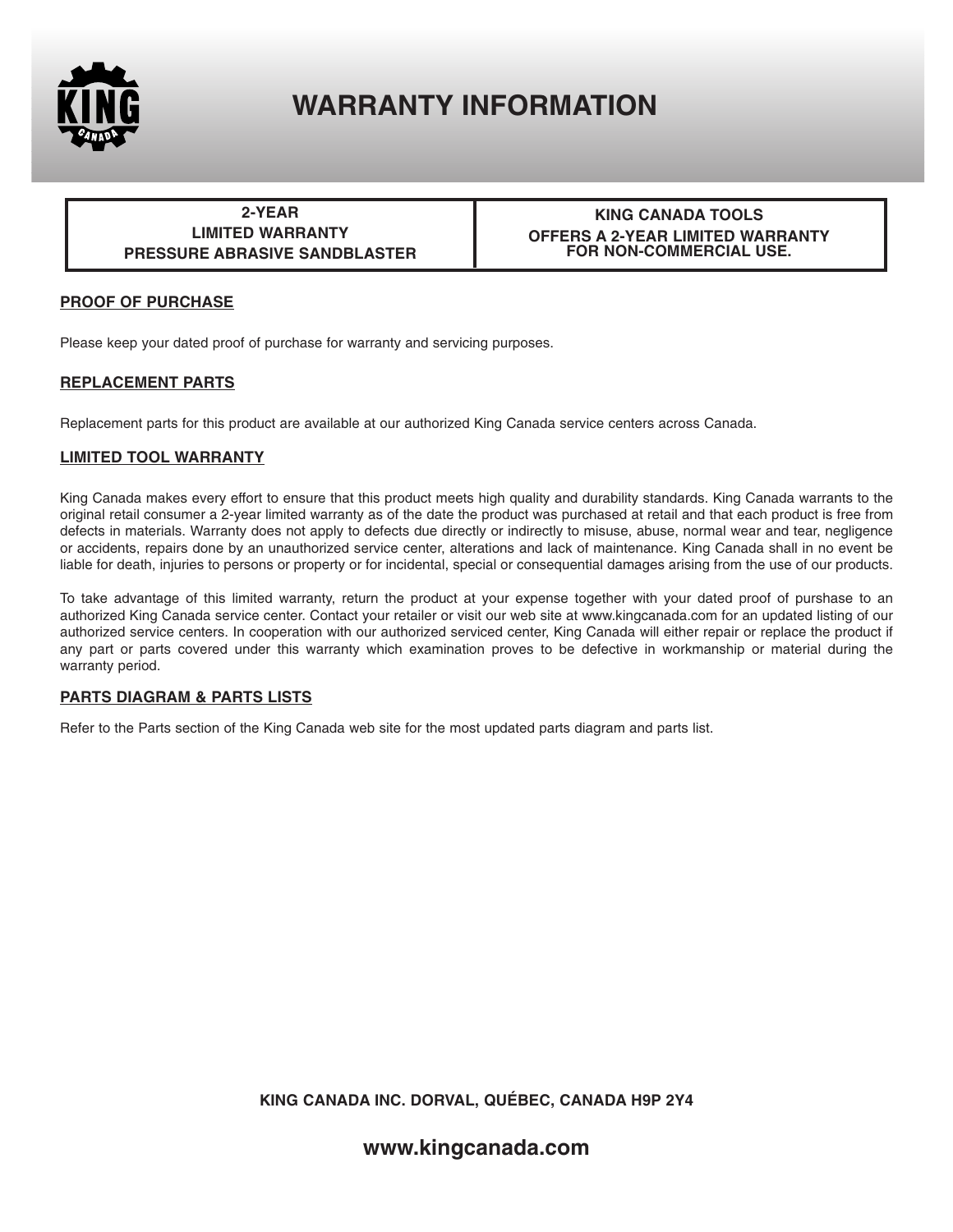## **GENERAL & SPECIFIC SAFETY INSTRUCTIONS**



#### **1. KNOW YOUR TOOL**

Read and understand the owners manual and labels affixed to the tool. Learn its application and limitations as well as its specific potential hazards.

#### **2. KEEP WORK AREA CLEAN.**

Cluttered areas and benches invite accidents. Make sure the floor is clean and not slippery due dust build-up.

#### **3. AVOID DANGEROUS ENVIRONMENT.**

Don't use machinery in damp or wet locations or expose them to rain. Keep work area well lit and provide adequate surrounding work space.

#### **4. KEEP CHILDREN AWAY.**

All visitors should be kept a safe distance from work area.

#### **5. MAKE WORKSHOP CHILD-PROOF.**

Use padlocks, master switches or remove starter keys.

#### **6. USE RIGHT TOOL.**

Don't force the tool or the attachment to do a job for which it was not designed.

#### **7. ALWAYS WEAR SAFETY GLASSES.**

Always wear safety glasses (ANSI Z87.1). Everyday eyeglasses only have impact resistant lenses, they are **NOT** safety glasses. Also use a face or dust mask if operation is dusty.

#### **8. DON'T OVERREACH.**

Keep proper footing and balance at all times.

#### **9. MAINTAIN TOOL WITH CARE.**

Keep machine clean for best and safest performance. Follow instructions for lubricating and changing accessories.

#### **10. DISCONNECT TOOLS.**

Before servicing, when changing accessories or attachments.

#### **11. USE RECOMMENDED ACCESSORIES.**

Consult the manual for recommended accessories. Follow the instructions that accompany the accessories. The use of improper accessories may cause hazards.

#### **12. NEVER STAND ON TOOL.**

Serious injury could occur if the tool tips over. Do not store materials such that it is necessary to stand on the tool to reach them.

#### **13. CHECK DAMAGED PARTS.**

Before further use of the tool, a guard or other parts that are damaged should be carefully checked to ensure that they will operate properly and perform their intended function. Check for alignment of moving parts, breakage of parts, mounting, and any other conditions that may affect its operation. A guard or other parts that are damaged should be properly repaired or replaced.

#### **14. NEVER LEAVE MACHINE RUNNING**

#### **UNATTENDED.**

Turn power "OFF". Don't leave any tool running until it comes to a complete stop.

### **SPECIFIC SAFETY INSTRUCTIONS**

#### **CAUTION!**

#### **READ THESE WARNINGS BEFORE OPERATING**

- **1. Recommended incoming air pressure is 65-120 PSI.**
- **2. Maximum operating air pressure is 120 PSI.** If your air compressor supplies air pressure in excess of 120 PSI, it is absolutely necessary to reduce the incoming air pressure to less than 120 PSI. Your air compressor should have a regulator which controls the air pressure, if not have one installed.
- **3. Read and understand** the instruction manual before operating.
- **4. Always wear** a protective sandblasting hood and gloves when loading, starting and sandblasting.
- **5. Never aim** the abrasive air stream at yourself or other persons.
- **6. Check and replace** all abrasive hoses and fittings on a regular basis as these parts "wear" the same as the abrasive ceramic nozzles.
- **7. Release all air pressure** from the tank before storage or routine inspection and maintenance.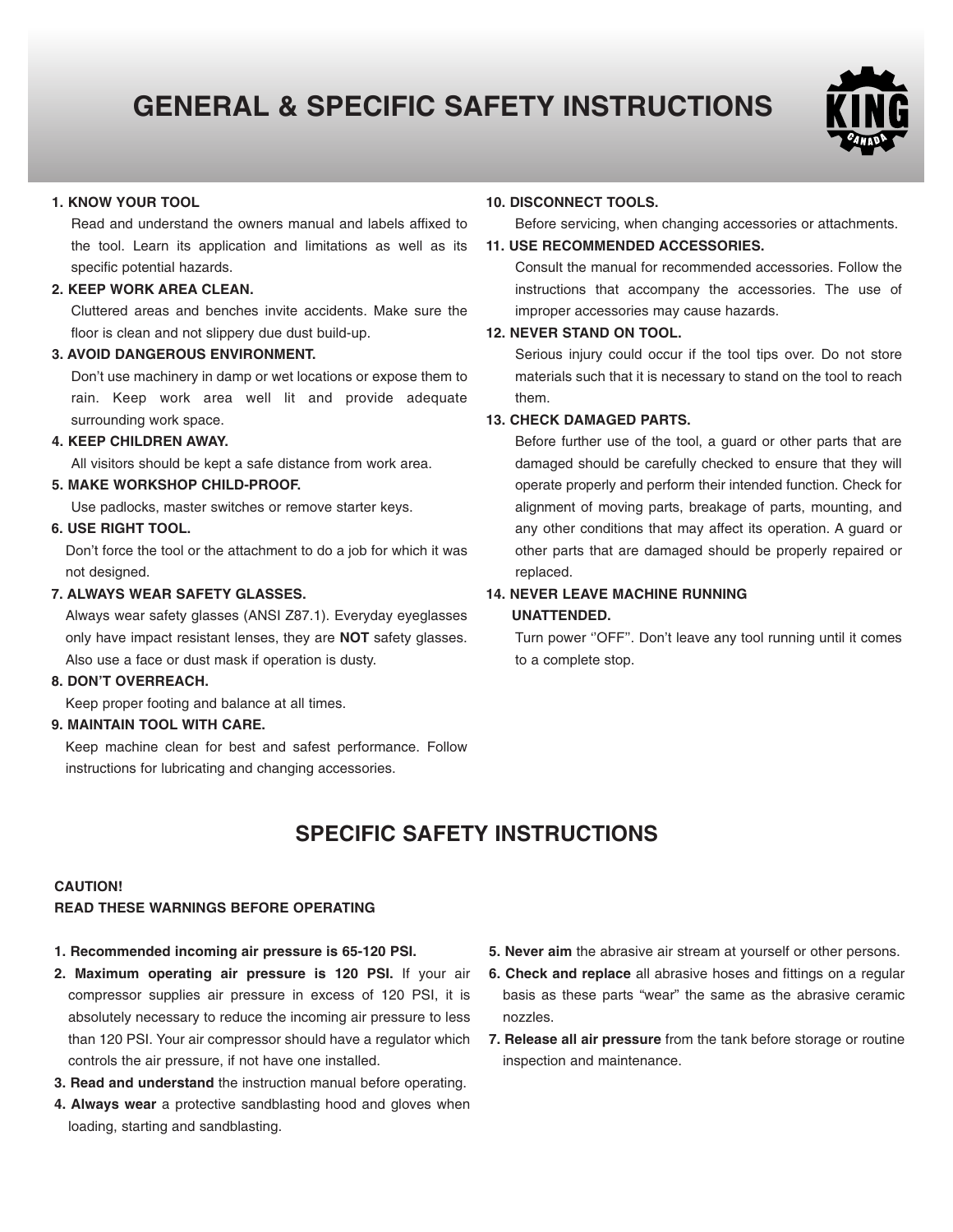

## **GETTING TO KNOW YOUR SANDBLASTER**



- 1. Pressure tank
- 2. Media gun
- 3. Media hose
- 4. Media cut-off valve
- 5. Lid with handle
- 6. Safety pressure relief
- 7. Tank pressure gauge
- 8. 1/4" NPT Air inlet connector
- 9. Air pressure cut-off valve 10. Water separator filter 11. Media cut-off valve

## **SANDBLASTER SPECIFICATIONS**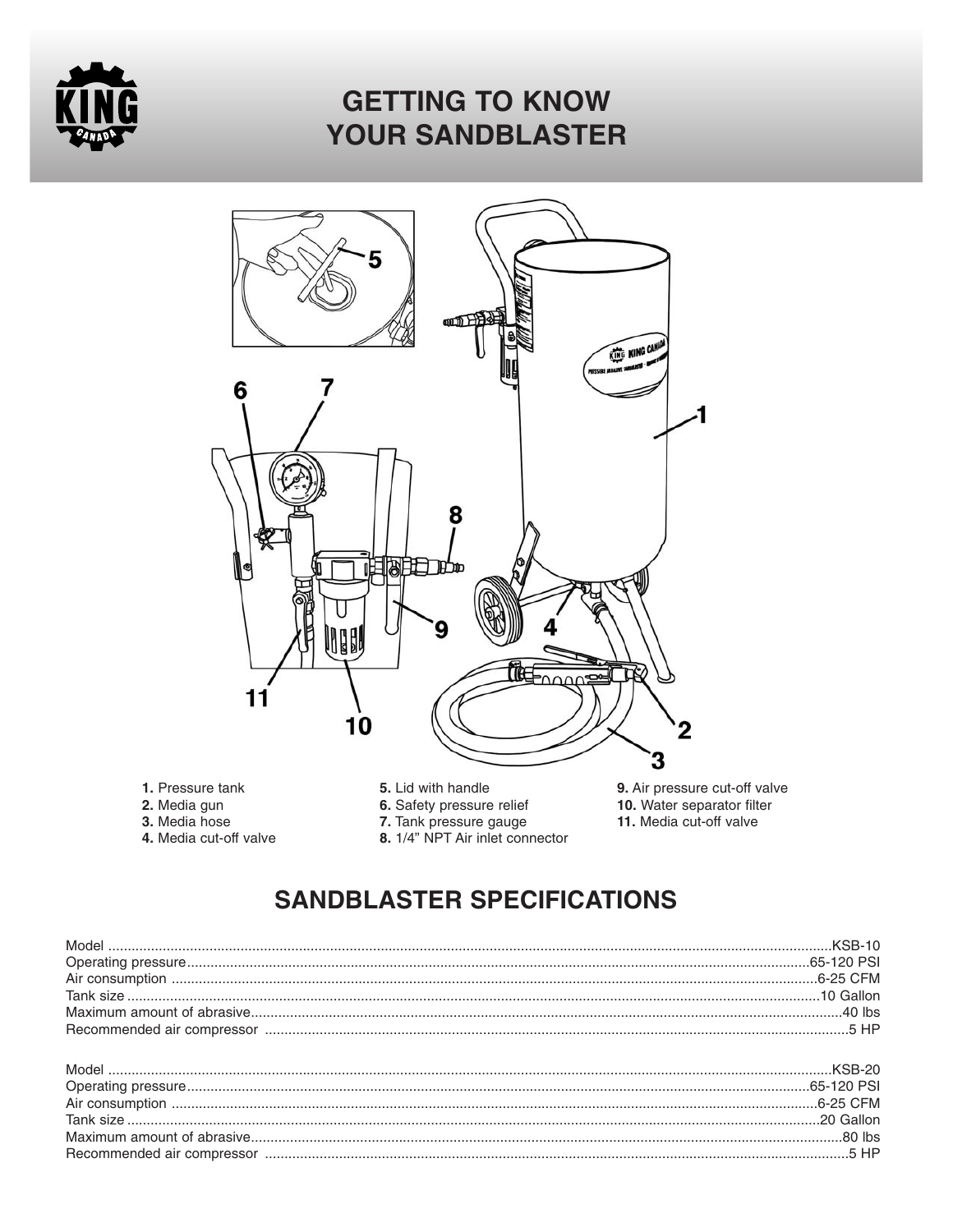## **ASSEMBLY**



#### **UNPACKING**

Remove all loose parts from the carton. Carefully lift the sandblaster pressure tank from the carton and place it upside down on a level work surface. Remove all other items from the carton and follow all of the following assembly, operation and maintenance instructions in this manual.

#### **INSTALLING WHEELS AND FOOT TO PRESSURE TANK**

First step is to locate the 2 axle brackets (A) Fig.1 and 4 short hex. bolts. Position the axle brackets on the inside of the welded brackets (B) and secure each axle bracket in place using 2 hex. bolts each.

Locate the axle (C) Fig.1, 2 cotter pins (D), 4 large washers (E) and both wheels (F). Insert a cotter pin into one of the end holes of the axle and using a screwdriver, split the pins apart to prevent it from backing out.

Slide a washer, pnemaatic wheel and another washer on the axle against the cotter pin. Then insert the axle into both holes in the axle brackets. Then complete the other side by sliding a washer, wheel and washer and secure the entire assembly to the axle brackets using the last cotter pin, split the pins apart to prevent it from backing out.

Now install the foot (G) to the foot post and secure it into place by inserting a cotter pin, split the pins apart to prevent it from backing out.

#### **INSTALLING MEDIA HOSE TO BOTTOM OF PRESSURE TANK**

Locate the media hose (A) Fig.2 and push it onto the sand outlet connector (B), also refer to (H) Fig.1. Make sure it is push in all the way and then secure it into place by tightening the screw (C) on the wire clamp. To avoid a potentially dangerous situation, make sure that the media hose is securely fixed and will not slide off.

#### **INSTALLING MEDIA GUN TO MEDIA HOSE**

Locate the media gun (A) Fig.3 and the supplied teflon tape. Place teflon tape around the threads of the media hose adaptor (B) in a clockwise direction and screw the media gun onto the adaptor. Make sure the media gun is tightened securly to the adaptor and also make sure the screw (C) of the wire clamp is tightened properly.



**Figure 3**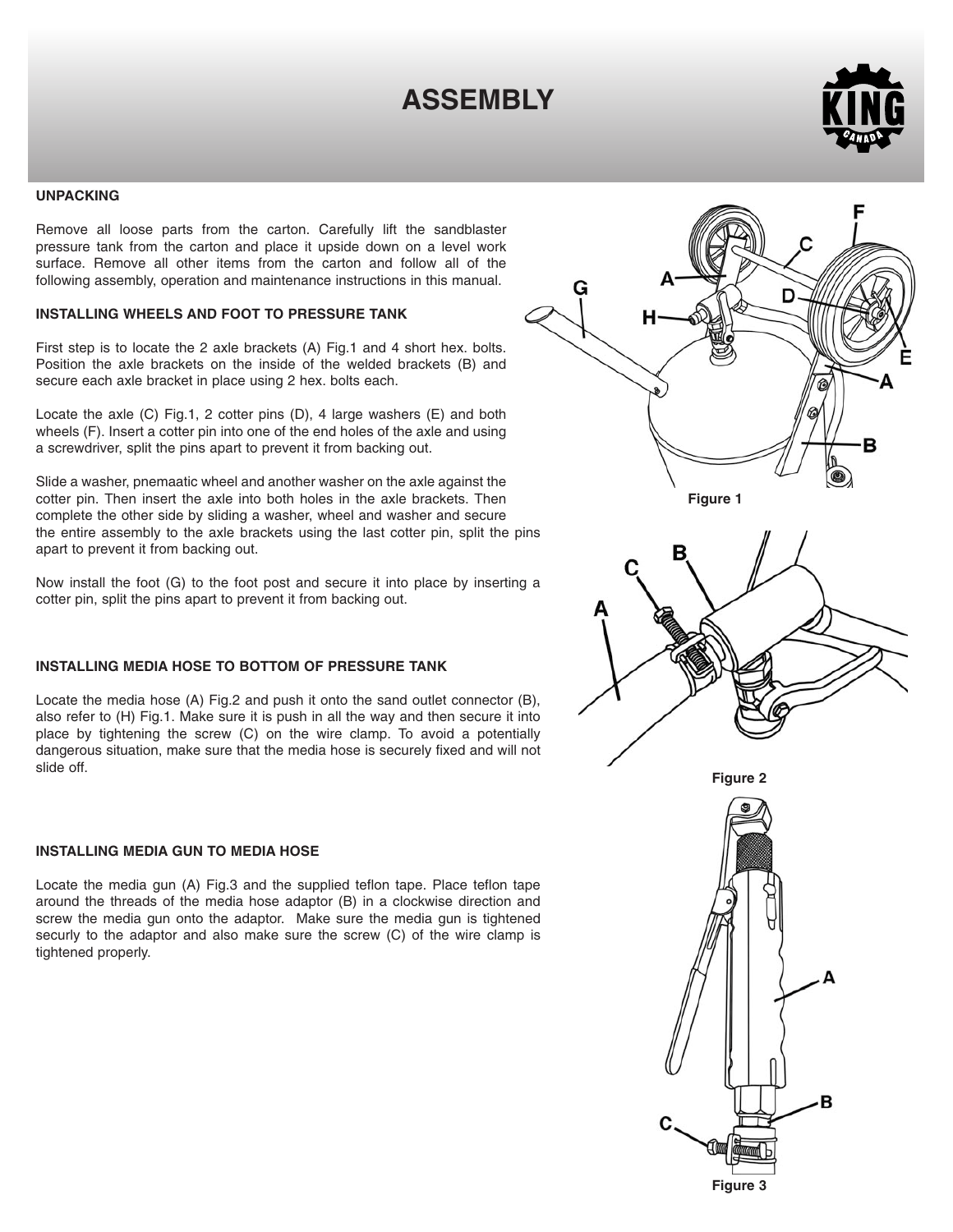

## **ASSEMBLY**

#### **INSTALLING TRANSPORT HANDLE TO PRESSURE TANK**

All previous assembly instructions were done with the pressure tank positioned upside down, now it is time to flip it right side up.

Locate the transport handle (A) Fig.4 and fix it to both pressure tank handle brackets (B) using a pan head screw, washer and hex. nut on each side.

#### **INSTALLING MALE QUICK CONNECT AND INTERMEDIATE CONNECTOR TO AIR PRESSURE VALVE**

The male quick connect (A) Fig.5 must be installed to the intermediate connector (B) and then both must be installed to the air pressure valve (C).

To prevent air leaks, place teflon tape in a counterclockwise direction around the threads of the male quick connect (A) and screw it into the intermediate connector (B).

Place teflon tape in a counterclockwise direction around the threads of the intermediate connector (B) and screw it into the air pressure valve (C).

#### **PLACING LID WITH HANDLE INSIDE PRESSURE TANK**

Locate the lid with handle (A) Fig.6. This lid gets placed into the opening of the pressure tank. When compressed air is introduced into the pressure tank, lift the handle up and the lid will be held in place by the build up of pressure in the tank. See Fig.6.



**Figure 4**





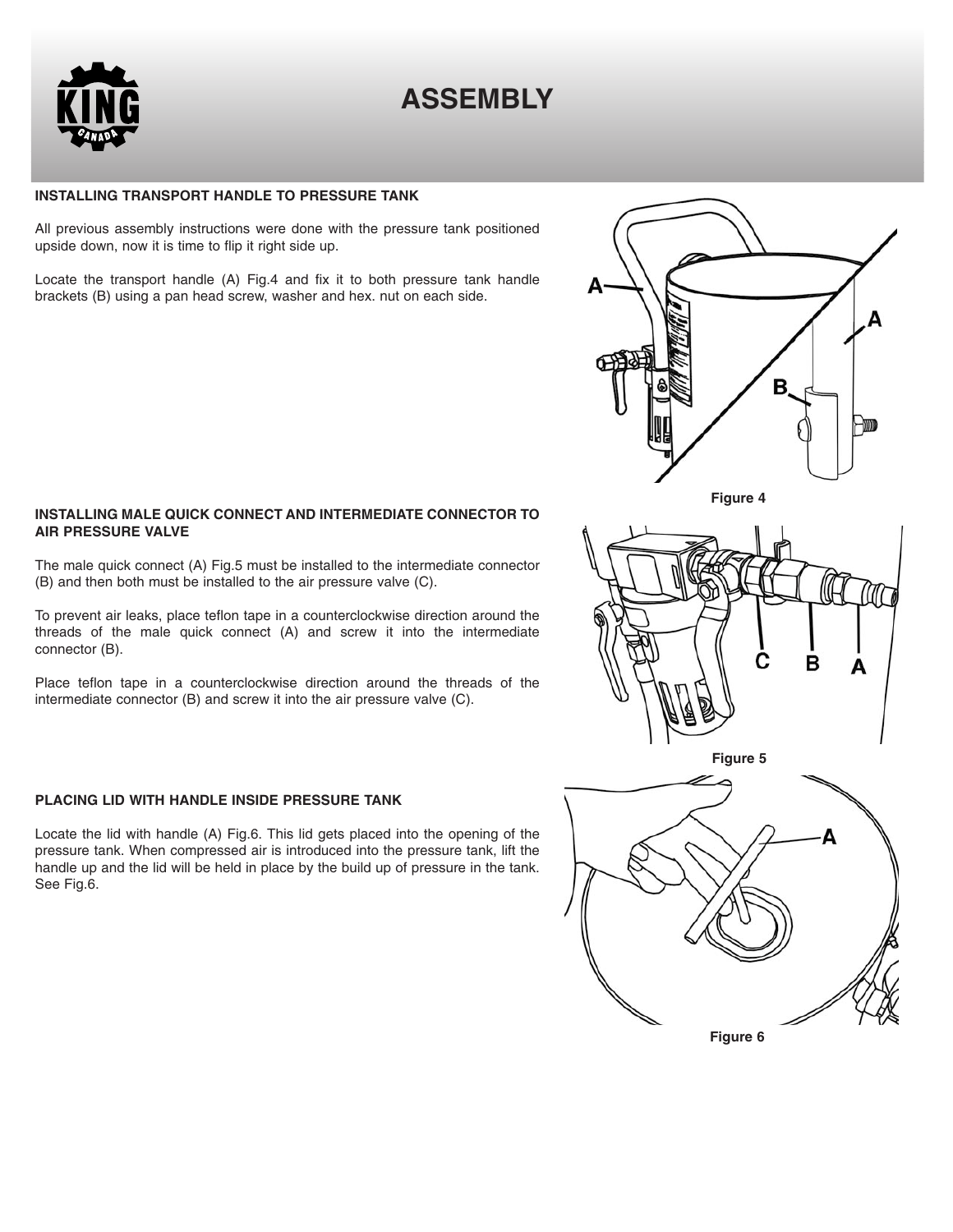## **OPERATION**



**WARNING! SANDBLASTING PRESENTS A REAL HAZARD OF SILICOSIS AND OTHER LUNG CONTAMINATION INJURIES!** These injuries are permanent and can get worse over time. If you use sandblasting equipment without the proper headgear, eye protection, and respirator, your lungs and eyes may become irreversibly contaminated. DO NOT use this sandblaster unless you know how to use it, protect yourself correctly, and keep all unprotected bystanders away. **If you have never used this type of equipment before, WE STRONGLY RECOMMEND that you read books, trade magazines, or get formal training before beginning any projects.**

#### **AIR COMPRESSOR INFO**

Sandblasting operations are extremely demanding on some compressors and can cause a compressor overload or overheated condition. Refer to your compressor instruction manual and make sure that it can handle the load of sandblasting. If it can, you must follow these setup recommendations:

For optimal results, we recommend using a 5 HP air compressor with a minimum of a 12 CFM rating.

Keep your compressor completely isolated from your sandblasting environment, or keep the work area downwind from the compressor. Airborne abrasive dust will destroy rings, pistons, valves, and bearings. Make sure to increase the maintenance interval of your compressor if using it in sandblasting operations.

**BEFORE OPERATING, PUT ON A PROTECTIVE HOOD AND GLOVES**. Always wear these protective items when operating and while servicing your sandblaster!

#### **CERAMIC NOZZLES**

Sandblasting requires a high volume of compressed air. The quality of sandblasting can be reduced by using the incorrect combination of nozzle, hose size, air pressure and CFM. Experimentation will lead you to your optimum settings for your particular sandblasting task.

This sandblaster comes with 4 different ceramic nozzles (2, 2.5, 3 and 3.5mm). Install the appropriate size for the job by following these instructions;

Apply pressure on the media gun lever (A) Fig.7, loosen and remove nut (B), remove the ceramic nozzle (C) and replace it with the desired size and reinstall it in the reverse order.

#### **SELECTING AND LOADING ABRASIVE INTO THE TANK**

The type of abrasive you choose will greatly influence the amount of time needed to clean a given surface area. All abrasives have benefits and drawbacks such as quality of surface finish, abrasive life and toxicity. Here are a few examples of abrasive types;



**Figure 8**

**Steel type abrasives**- Produces a rough finish and removes paint very well, has a long life but must be completely dry to prevent rusting. **Alumina type abrasives**- Produces a smoother finish but has a shorter life span.

**Glass type abrasives**- Works well for soft metals, the life span is limited and not well suited for repetitive recycling.

**Sand type abrasives**- Easy to find and produces an average finish,has a good recycling life and is economical.

Before loading abrasive into tank, make sure it is perfectly dry, or else it will clog the meter valve, the media hose and other components. Make sure the air supply valve (A) Fig.8 is in the off position (horizontal) and that the air pressure gauge (B) reads zero as shown in Fig.8.

Without causing a hazardous dust cloud, pour the abrasive into the top opening of the tank. With the 10 gallon tank model KSB-10, you can load up to 40 lbs of abrasive, with the 20 gallon tank model KSB-20 you can load up to 80 lbs of abrasive. Only fill the tank enough for the job at hand, if you have a big job then only fill it 3/4 full and reload as needed.If the humidity is 90-100%, the water separator filter (C) won't be able to separate all the moisture in a 3/4 full tank. It is better to reduce the amount of abrasive, load more frequently and empty the water separator filter more often. This will reduce the possibility of clogging the bottom of the tank or the line.